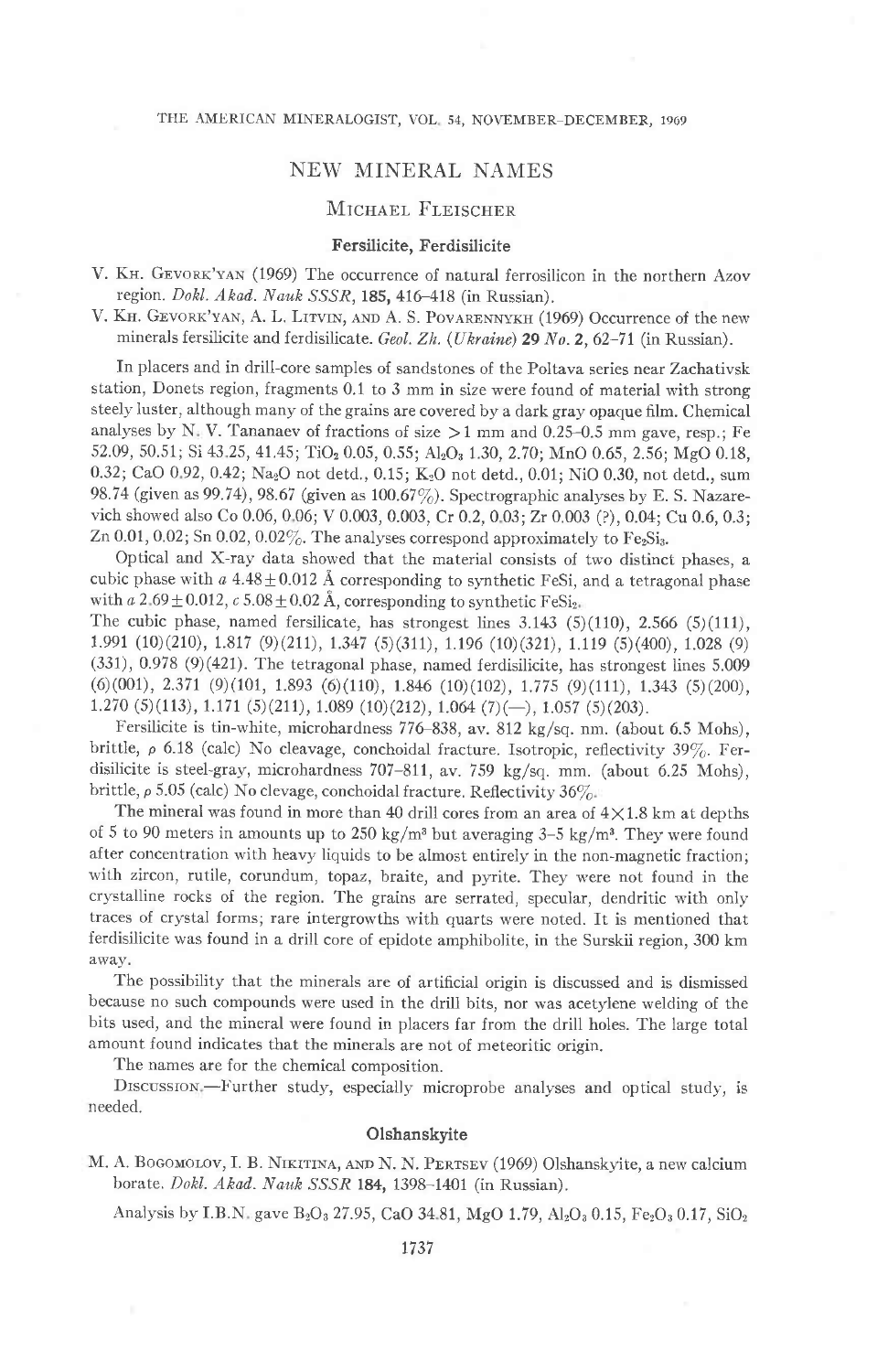0.36, CO<sub>2</sub> 2.36, H<sub>2</sub>O 0.55, H<sub>2</sub>O<sup>+</sup> 32.27, total 100.41%. After subtracting szaibelyite (calc from MgO), calcite (calc from CO<sub>2</sub>), limonite, and SiO<sub>2</sub>, this gives CaO:B<sub>2</sub>O<sub>3</sub>:H<sub>2</sub>O= 3 00:2.00:2.98. The infra-red absorption spectrum shon's bands of hydroxyl, but not of molecular H<sub>2</sub>O and the formula is therefore written  $Ca_3[B(OH)_4]_4(OH)_2$ . Dissolved easily by acids.

The DTA curve shows a sharp endothermic peak at 270° and a sloping break at 400-450° (loss of weight up to  $500^{\circ} = 32\%)$  two exothermic peaks at  $670^{\circ}$  and  $720^{\circ}$ , and a weak endothermic effect at 740°-830° (probably due to calcite).

The mineral occurs as transverse-fibrous aggregates of polysynthetically twinned crysta1s, 0.02-0.03 mm in size. Single crystal photographs could not be obtained. Apparently monoclinic, but might be triclinic. X-ray powder data are given (17 lines); the strongest lines are 7.61 (5), 6.78 (5), 3.35 (5), 3.05 (8), 2.81 (10).

Colorless. H. 4,  $\rho$ 2.23. Optically biaxial, negative,  $n s \propto 1.557 \pm 0.002$ ,  $\beta$  1.568 (calc),  $\gamma$  1.570 ± 0.002, 2V 54 ± 2°, r > v weak, elongation negative, extinction inclined at a smaller angle. In thin sections prepared with Canada balsam, the mineral is decomposed.

Occurs as veinlets in sakhaite (Amer. Mineral. 51, 1817) in "magnesian skarn, Eastern Siberia." The name is for Yakov Iosifovich Ol'shanskii (1912-1958), specialist in physicai geochemistry. The mineral was approved before publication by the Commission on New Minerals and Mineral Names. IMA.

#### Mounanaite

FABIEN CESBRON AND JEAN FRITSCHE (1969) La mounanaite, nouveau vanadate de fer et de plomb hydrate. Bull. Soc. Fr. Mineral. Cristallogr. 92, 196-202.

Sufficient pure material for analysis could not be obtained. A mixture with iron hydroxides (J.F., analyst) gave V<sub>2</sub>O<sub>5</sub> 22.70, PbO 27.80, F<sub>2</sub>O<sub>3</sub> 40.10, H<sub>2</sub>O 8.97, sum 99.57% (ratio  $V_2O_5$ : P<sub>2</sub> $O_5$  = 1). Synthetic crystals gave  $V_2O_5$  31.47, PbO 39.82, Fe<sub>2</sub> $O_3$  25.20, H<sub>2</sub>O 3.56, sum  $100.05\%$ ,

$$
V_2O_5
$$
: PbO: Fe<sub>2</sub>O<sub>3</sub>: H<sub>2</sub>O=1:1,03:0.91:1.14.

The formula is therefore  $PbFe<sub>2</sub> (VO<sub>4</sub>)<sub>2</sub>(OH)<sub>2</sub>$ .

Crystals (identity with mineral checked by X-ray study) were obtained by adding a solution of  $V_2O_5$  in warm  $H_2O+a$  little  $H_2O_2$  to a solution of ferric nitrate and lead nitrate in molar ratios, respectively, of  $0.8$  to  $1$  to  $0.4$ , decanting, washing the amorphous precipitate, and heating in a sealed tube at  $180^{\circ}$ C for 3-4 days. The DTA curve of synthetic material showed endothermic breaks at 490° (loss of water) and 635° (fusion) and an exothermic peak at about  $600^\circ$ .

Rotation photographs showed the mineral to be triclinic, space group  $P\bar{1}$  a 5.55, b 7.66, c 5.56 (all  $\pm$  0.02°Å),  $\alpha$  111°01',  $\beta$  112°07',  $\gamma$  94°09' (all  $\pm$  20'),  $Z=1$ . There is a pseudomonoclinic cell with [101] 9.22, [101] 6.20, [011] 7.68 Å, and angles 88°52', 115°22' and 90°07'; this is not very different from the monoclinic cell of brakebuschite,  $Pb_2(Fe, Mn)(VO_4)_2$ . H2O, but the minerals have considerably difierent X-ray powder photographs and chemistry. Crystals of mounanaite are elongated on c and platy on  $(010)$ . Forms noted are [010] a (dominant), {100}, {110}, {011}, {111}, {121}, {021}, {011}, {021}. Most crystals are twinned by rotation around  $[001]$  or on  $(1\bar{1}1)$ .

Color brownish-red.  $\rho$  4.85 (meas), 4.89 calculated from x-ray data. Optically biaxial; the sign could not be determined because of the twinning. An optic axis is nearly perpendicular (within 3-4°) to (010). On (010) the extinction is at 38° to  $c$ ; pleochroic, in this direction brownish-red, at  $90^{\circ}$  brownish-yellow. The *n*s are all above 2.09.

The mineral occurs in very small amounts in the Lr-V deposit of Mounana, Haut-Ogoue, Gabon, Africa (the type locality for francevillite, chervitite, vanuralite, and curienite), associated with goethite, francevillite, and curienite.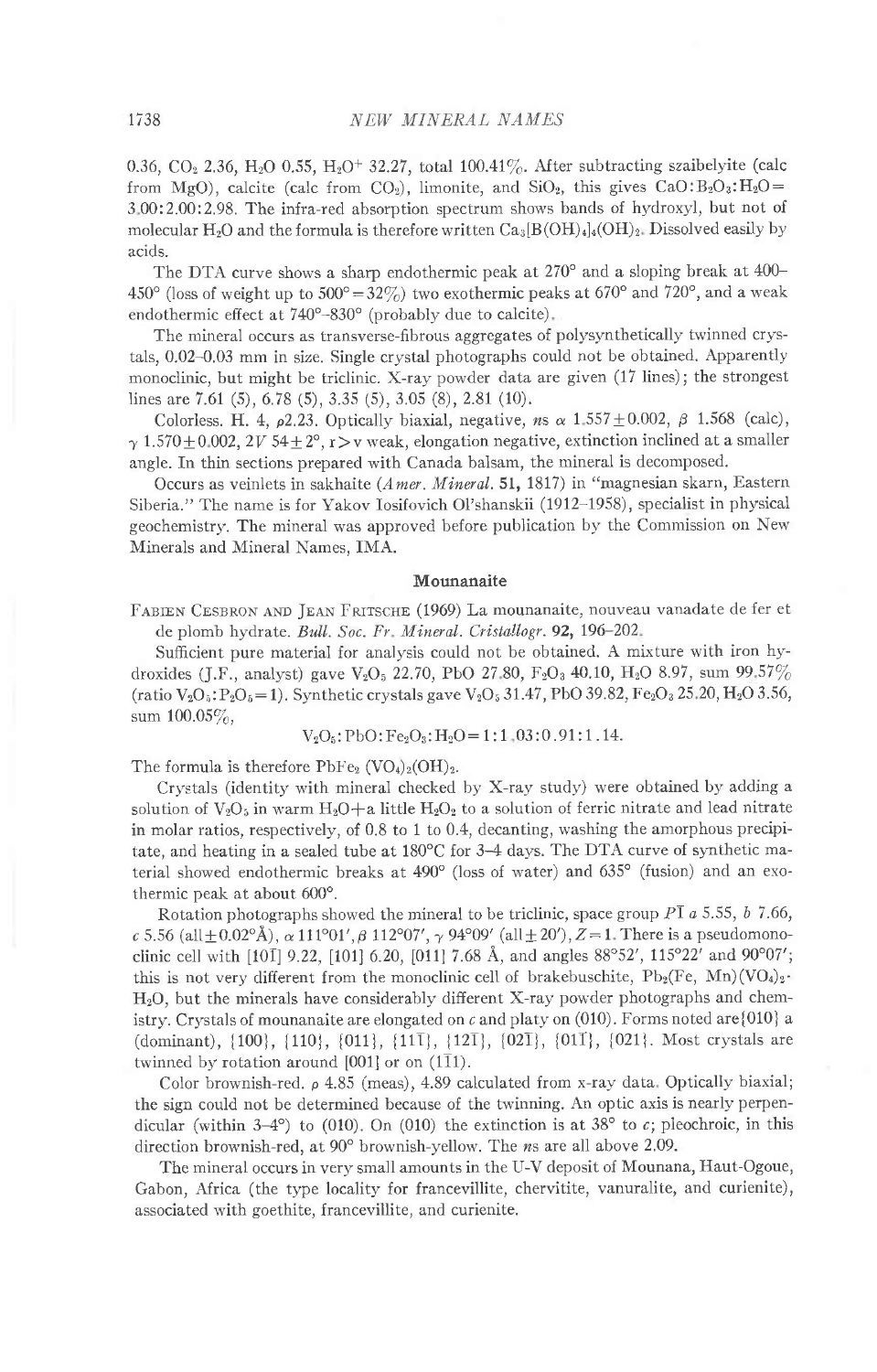The mineral is named tor the locality. The mineral and name were approved before publication by the Commission on New Minerals and Mineral Names, IMA.

### Henritermierite

- C. GAUDEFROY, M. ORLIAC, F. PERMINGEAT, AND A. PARFENOFF (1969) L'henritermiérite, une nouvelle espèce minérale. Bull. Soc. Fr. Mineral. Cristallogr. 92, 185-190.
- ANDRE AUBRY, YVES DUSAUSOY, ALAIN LAFFAILLE, AND JEAN PROTAS (1969) Détermination et étude de la structure cristalline de l'henritermiértie, hydrogrenat de Symétrie quadratique. Bull. Soc. Fr. Mineral. Cristallogr. 92, 126-133.

Chemical analysis by M. Orliac on 1 g gave  $SiO<sub>2</sub>$  24.65,  $Al<sub>2</sub>O<sub>8</sub>$  5.95,  $Fe<sub>2</sub>O<sub>3</sub>$  0.95, MnO 22.38, active O<sub>2</sub> 2.56, CaO 35.45, H<sub>2</sub>O<sup>+</sup> 7.85, H<sub>2</sub>O<sup>-</sup> 0.08, sum 99.87%. Electron microprobe analysis by R. Giraud gave SiO<sub>2</sub> 26.6, Al<sub>2</sub>O<sub>3</sub> 5.5, Fe<sub>2</sub>O<sub>3</sub> 1.0, MnO 20.9, CaO 35.1%. The complete analysis gives

 $Ca_{2.97}Mn^{3+1.48}Al_{0.54}Fe_{0.06}Si_{1.93}O_{9.85} \cdot 2.05H_2O$ , or  $Ca_{3.9Mn^{3+1.5}Al_{0.5}(SiO_{4})_{2}(OH)_{4.9}$ 

corresponding chemically to the manganic analogue of hydrogrossular. The mineral is slowly dissovled by cold HCl, easily in warm HCl, leaving a silica residue. Nitric acid attacks it superficially with formation of black MnO2. The DTA curve shows a large endothermic reaction starting at 480°, with peak at 640° (loss of water), an exothermic peak at 830°, and a large endothermic peak at 1020°. The TGA curve shows a loss of weight of 0.6% at 500° and then gradual loss of weight amounting to 8.1% at 900°. The X-ray pattern of material heated to 1020° is that of a garnet plus some lines of braunite.

Weissenberg photographs show the mineral to be tetragonal, space group  $I4_1/acd - D^{20}$ <sub>4h</sub>, with a 12.39, c 11.91 both  $\pm$  0.01 Å, Z = 8. The structure is given in detail; it is a deformed garnet structure with partial replacement of SiO4 by (OH)4 tetrahedra. The X-ray powder pattern is given (40 lines); the strongest are 4.37 (s)(220), 3.09 (s)(040), 2.98 (s)(004), 2.75  $(vvs)(042)$ , 2.684 (ms)(024), 2.516 (vs)(242), 1.614 (ms)(246).

The mineral is clove- to apricot-brown, luster vitreous. Commonly twinned on (101), giving 4 sectors. No cleavage, fracture conchoidal.  $\rho = 3.34 \pm 0.02$  (meas); 3.40 calculated from X-ray data. Hardness not determinable. Optically positive, mainly uniaxial with some grains anomalously biaxial with small 2V, ns  $\omega$  1.765,  $\epsilon$  1.800 (both  $\pm$  0.005), weakly pleochroic with  $O$  very pale yellow,  $E$  lemon-yellow.

The mineral occurs in aggregates of small grains up to 0.5 mm; mostly about 0.2 mm in diameter, filling interstices between crystals of marokite, hausmannite, and rare gaudefroyite in the Tachgagalt manganese mine, Morocco. Calcite is commonly present.

The name is for Henri Termier, professor of geology at the Sorbonne (termierite has been used for a dubiou clay mineral). The mineral and name were approved in advance of publication by the Commission on New Minerals and Mineral Names, IMA.

#### Nimite

S. A. HIEMSTRA AND S. A. DE WAAL (1968) Nickel minerals from Barberton, II. Nimite, a nickelian chlorite. Nat. Inst. Met. (South Africa) Res. Rep. 344, 1-10.

Analysis gave SiO<sub>2</sub> 27.27, Al<sub>2</sub>O<sub>3</sub> 15.21, Fe<sub>2</sub>O<sub>3</sub> 4.35, FeO 2.78, NiO 29.49, CoO 0.38, MgO 10.13, MnO 0.06, CaO 0.38, H<sub>2</sub>O<sup>+</sup> 10.48, H<sub>2</sub>O<sup>-</sup> 0.27, sum 100.80%, corresponding to

$$
\rm (Ni_{5.23}Mg_{3.31}Fe_{0.51}^{T}Fe_{0.72}^{T}Al_{1.97}Co_{0.07}Ca_{0.09}Mn_{0.01})(Al_{1.98}Si_{6.02})O_{20.58}(OH)_{15.42}
$$

or

a member of the chlorite group with Ni predominant. The analyzed sample was estimated to be more than 98% pure; it contained a little ferroan trevorite and willemseite (see below).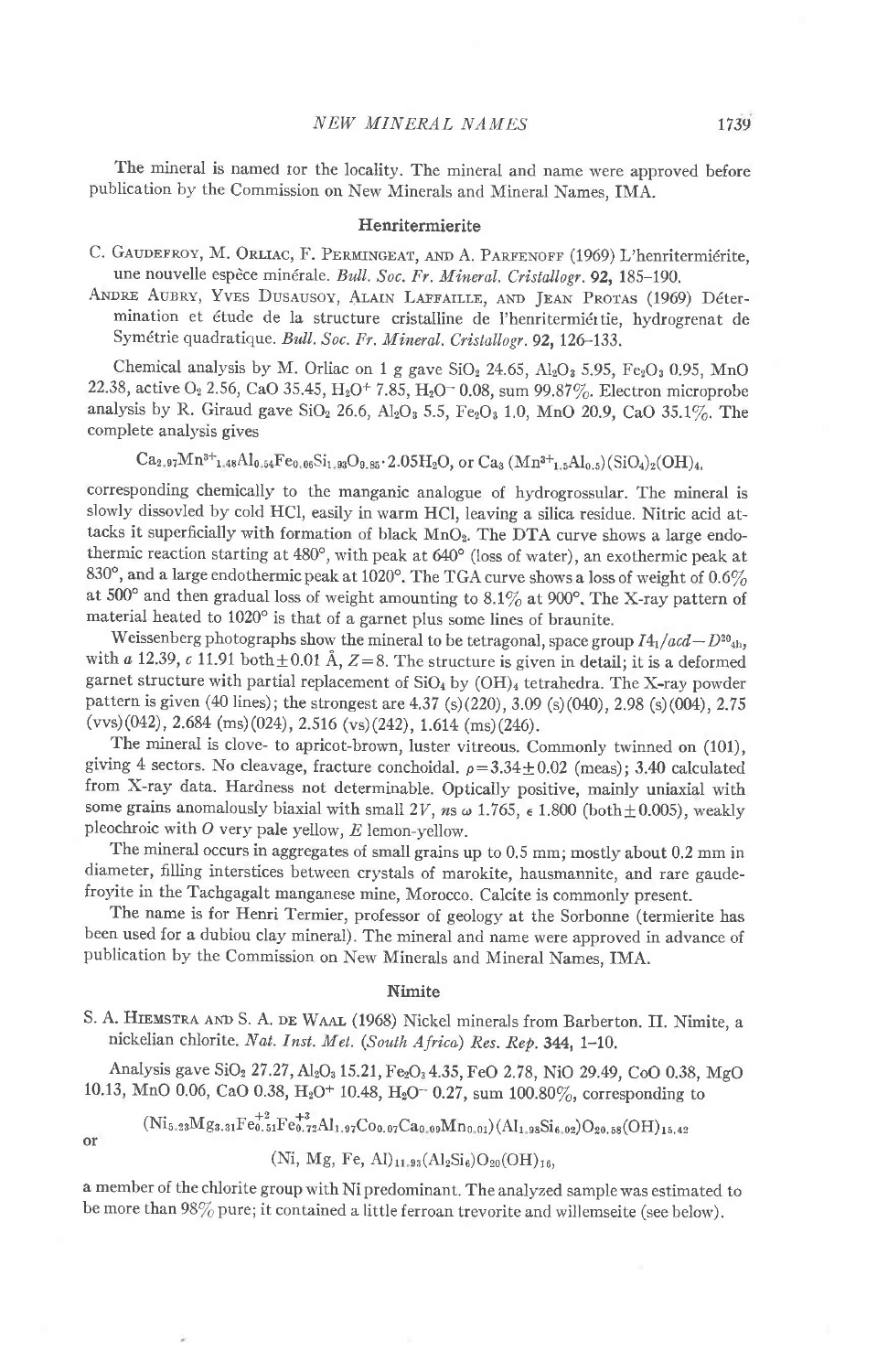X-ray diffractometer data were refined by computer. Nimite is monoclinic, space group C2/m assumed, a 5.320, b 9.214, c 14.302 (all  $\pm$ 0.002A.),  $\beta$  97.10 $\pm$ 0.01°. The strongest lines (29 given) are 14.2 (25)(001), 7.10 (100)(002), 4.74 (16)(003), 3.55 (45)(004), 2.841 (7)  $(005)$ .

The mineral is yellowish-green (10GY 5/4), H. 3,  $\rho = 3.12$  (Berman balance) 3.19 (Clerici solution), calculated 3.20. Optically biaxial, negative, ns  $\alpha$  1.637,  $\beta = \gamma$  1.647 ±0.002, 2V  $15±2°$ . Cleavage  ${001}$  pronounced. Pleochroism faint; in thick sections X greenish-yellow, Z apple-green (private communication to M F.). The infra-red absorption spectrum is similar to those of other chlorites

The mineral occurs in a small tabular body of nickeliferous rocks at the contact between quartzite and ultramafic rocks, about two miles west of the Scotia talc miner, Barberton Mountain Land, Transvaal Associated minerals include ferroan trevorite, violarite, mil-Ierite, willemseite, and secondary reevesite and goethite.

The name is for the abbreviation of the National Institute of Metallurgy.

DISCUSSION.-This is clearly a valid species. It is a pity that the authors did not use the old name schuchardtite, which has been used by severai authors for the synthetic Ni chlorites. All available analyses of natural schuchardite show  $Ni\!<\!Mg,$  however, and this name should now be relegated to the synonymy.

# Willemseite

S. A. HIEMSTRA AND S. A. DE WAAL (1968) Nickel minerals from Barberton, III. Willemseite, a nickelian talc. Nat. Inst. Met. (South Africa) Res. Rep, 352, 1-14.

Analysis gave SiO<sub>2</sub> 51.83, Al<sub>2</sub>O<sub>3</sub> 0.38, Fe<sub>2</sub>O<sub>3</sub> 1.77, FeO 0.31, NiO 34.55, CoO 0.46, MgO 7.09, MnO none, CaO 0.28, H<sub>2</sub>O<sup>+</sup> 3.61, H<sub>2</sub>O<sup>-</sup> 0.05, sum 100.33%, corresponding to

 $(Ni_{4,23}Mg_{1.61}Fe_{0.94}^{2+}Fe_{0.20}^{+3}Co_{0.06}Ca_{0.05})(Al_{0.07}Si_{7.89})O_{20.33}(OH)_{3.67}$  or  $(Ni, Mg)_{3}Si_{4}O_{10}(OH)_{2,9}$ 

the nickel analogue of talc and minnesotaite. The analyzed sample contained less that  $2\%$  impurities, mainly trevorite and goethite.

X-ray difiractometer data were refined by computer; the mineral is monoclinic, a 5.736,  $b$  9.149, c 18.994 (all  $\pm$  0.002) Å,  $\beta$  99.96 $\pm$  0.01°. The strongest lines (30 given) are 9.40 (100) (002),4.s7 (16)(020), 3.r2 (28) (006), 2.s03 (23)(133), 2.2+s (8)(135).

The mineral is light green (Rock Color Chart no. 5 G  $7/4$ ), H. 2,  $\rho=3.28$  (Berman balance), 3.31 (Clerici), 3.348 (calc). Optically biaxial, negative,  $\alpha$  1.600,  $\beta$  1.652 ± 0.002,  $\gamma$  1.655 (calculated) 2V 27 ± 2°. The infrared absorption spectrum is given.

The occurrence is as given above for nimite. The name is for the late Johannes Willemse, Professor of Geology at the University of Pretoria, South Africa.

#### Pecoraite

G. T. FAUST, J. J. FAHEY, BRIAN MASON, AND E. J. DWORNIK, (1969) Pecoraite, Ni<sub>6</sub>Si<sub>4</sub>O<sub>10</sub> (OH)<sub>8</sub>, nickel analog of clinochrysotile, formed in the Wolf Creek meteorite. Science 165, 59-60.

Analysis on 0.1 g. gave SiO<sub>2</sub> 31.0, NiO 51.5, FeO 0.7, MgO 0.5, Al<sub>2</sub>O<sub>3</sub> 1.4, H<sub>2</sub>O<sup>+</sup> 9.7, H<sub>2</sub>O<sup>-</sup> 4.1, CaO 0.4, total 99.3%. Deducting about 1% of the phosphate cassidyite (Amer. *Mineral*. 52, 1190) as calculated from CaO, and the H<sub>2</sub>O<sup>-</sup>, this gives (Ni<sub>5</sub>,  $_4$ Mg<sub>0.10</sub>Fe<sub>0.08</sub>Al<sub>0.22</sub>)  $Si<sub>4.05</sub>O<sub>10</sub>(OH)<sub>8</sub>.$ 

X-ray powder data are very similar to those for clinochrysotile except for line broadening due to the extremely fine-grained nature of the material. The strongest lines are 7.43 (8)(002), 4.50 (5)(020), 3.66 (004)(6), 2.620 (5)(130), 2.447 (4) (202), 1.529 (6)(060). Electron microscope photographs show aggregates of curved plates (calculated to have average thickness of 70 Å) and spirals.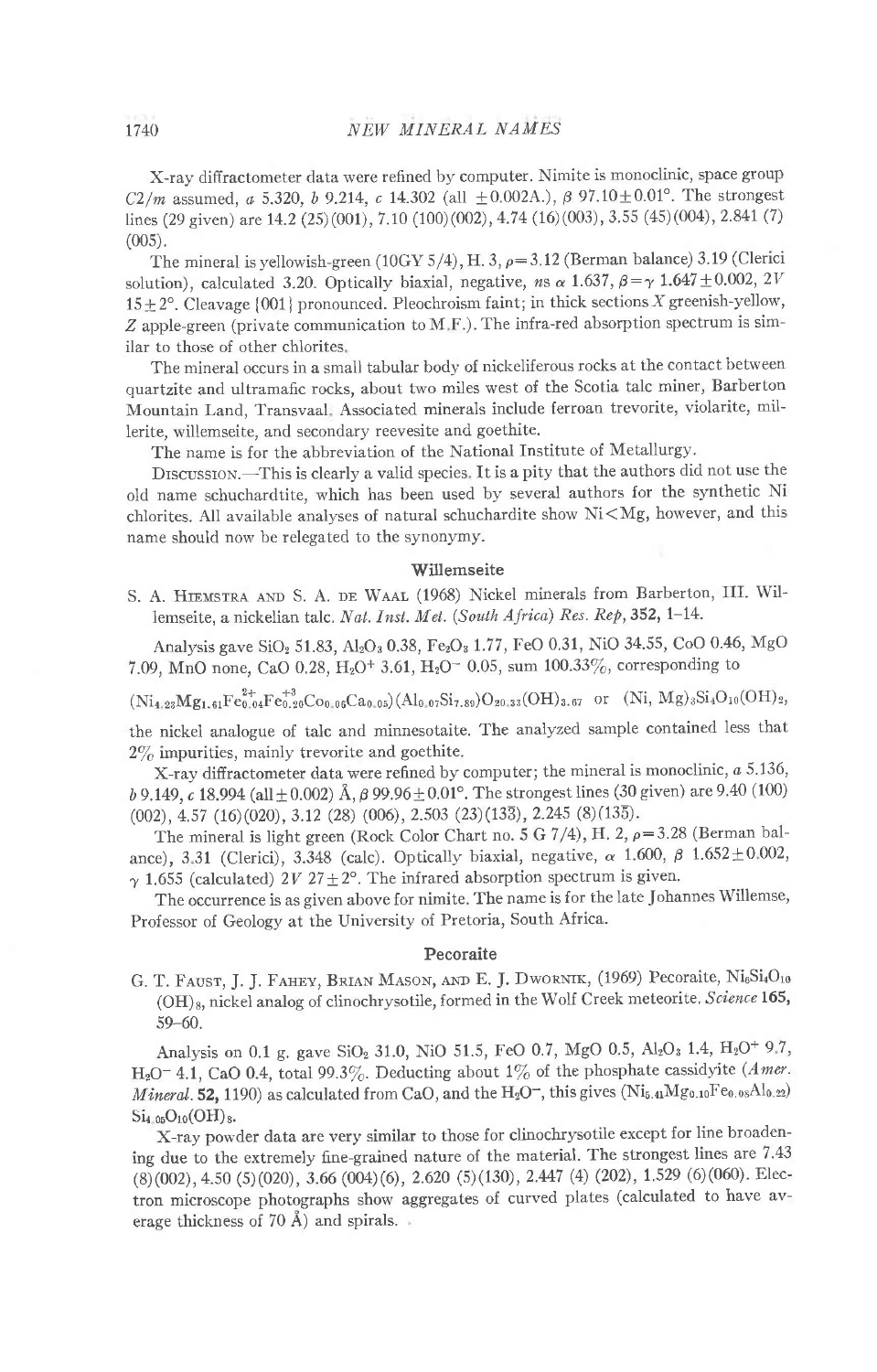The mineral occurs as green grains (Ridgway "Oriental green"), 0.1 to 5 mm in diameter, filling cracks in the Wolf Creek meteorite, Western Australia. It is associated with maghemite and quartz, and less cassidyite, reevesite, and quartz It is weakly doubly refracting with ns varying from 1.565 to 1.603, depending on the amount of adsorbed water. After drying over magnesium perchlorate, the mean  $n$  is close to 1.650. G. of material containing adsorbed water is  $3.08<sub>4</sub>$ .

The name is for W. T. Pecora, Director of the U. S. Geological Survey, in recognition of his contributions to the mineralogy and geology of nickel silicate deposits. The mineral and name were approved in advance of publication by the Commission on New Minerals and Mineral Names, IMA.

# Roggianite

ELIO PASSAGLIA (1969) Roggianite, nuovo minerale silicate (abstr.). Rend. Soc. Ital. Mineral. Petrol. 25, 105-106.

Analysis (not given) leads to the formula

$$
(K_{0.67}Na_{1.28}Ca_{11.02}Mg_{0.90})(Fe_{0.22}Al_{15.96})(Al_{2.43}Si_{25.57})O_{92}\cdot 39.95H_{2}O,
$$

which is simplified to

## $(Na, K)_2Ca_{12}Al_{16}(Si_{26}Al_2)O_{92}\cdot 40H_2O.$

The water is lost only at 875°, so that hydroxyl is present and the formula becomes

$$
(Na, K)_2 Ca_{12}Al_{16}(Si_{26}Al_2)O_{52}(OH)_{80}.
$$

The DTA curve shows small endothermic peaks at  $110^{\circ}$  and  $874^{\circ}$ , a large exothermic peak at  $200-500^{\circ}$  and a small exothermic peak at  $910^{\circ}$ .

Rotation photographs gave a  $18.37 \pm 0.07$ , c  $9.14 \pm 0.04$  Å. Space group and symmetry not stated.

The mineral occurs in white or yellowish-white fibrous aggregates in fractures in a vein of sodium feldspar at Alpe Rosso, Val Vigezzo, Novare, Italy.  $\rho = 2.02$ . ns  $\omega$  1.5.27,  $\epsilon$  1.535  $(both  $\pm 0.001$ ).$ 

The name is for Aldo G. Roggiani, Italian mineralogist. The mineral was approved before publication by the Commission on New Minerals and Mineral Names, IMA.

A full description is to be published.

### NEW DATA

### Raguinite

ZDENEK JOHAN, PAUL PICOT, AND ROLAND PIERROT (1969) Nouvelles donnees sur la raguinite. Bull. Soc. Fr. Mineral. Cristallogr. 92, 237.

Rotation photographs show the mineral to be orthorhombic,  $a$  12.40,  $b$  10.44,  $c$  5.26 (all $\pm$ 0.05A), z=8.  $\rho$ =6.29 (Calc), 6.4 $\pm$ 0.2 (meas). Comparison with tetragonal chalcopyrite  $(a = b = 5.25, c = 10.32 \text{ Å}, Z=4)$  indicates that raguinite has a deformed chalcopyrite structure. The strongest lines are indexed:  $4.17$  (s)(300), 3.35 (s)(130), 2.89 (vvs)(031), 2.64 (ms)(002, 231).

#### Rancieite

W. E. RICHMOND, MICHAEL FLEISCHER, AND MARY E. MROSE (1969) Studies on manganese oxide minerals. IX. Rancieite: Bull. Soc. Fr. Mineral Cristallogr. 92, 191-195.

Analysis by M.Ir. of material from Oriente Province, Cuba, shown by X-ray data to be identical with type material, gave  $MnO<sub>2</sub>$  75.04, MnO 3.31, MgO 0.16, CaO 8.10, Na<sub>2</sub>O 0.12, K<sub>2</sub>O 0.26, Fe<sub>2</sub>O<sub>3</sub> 0.12, Al<sub>2</sub>O<sub>3</sub> 0.12, CuO 0.02, H<sub>2</sub>O<sup>-</sup> 1.53, H<sub>2</sub>O<sup>+</sup> 11.09, SiO<sub>2</sub> 0.62, P<sub>2</sub>O<sub>5</sub> 0.10, total  $100.50\%$ , corresponding to